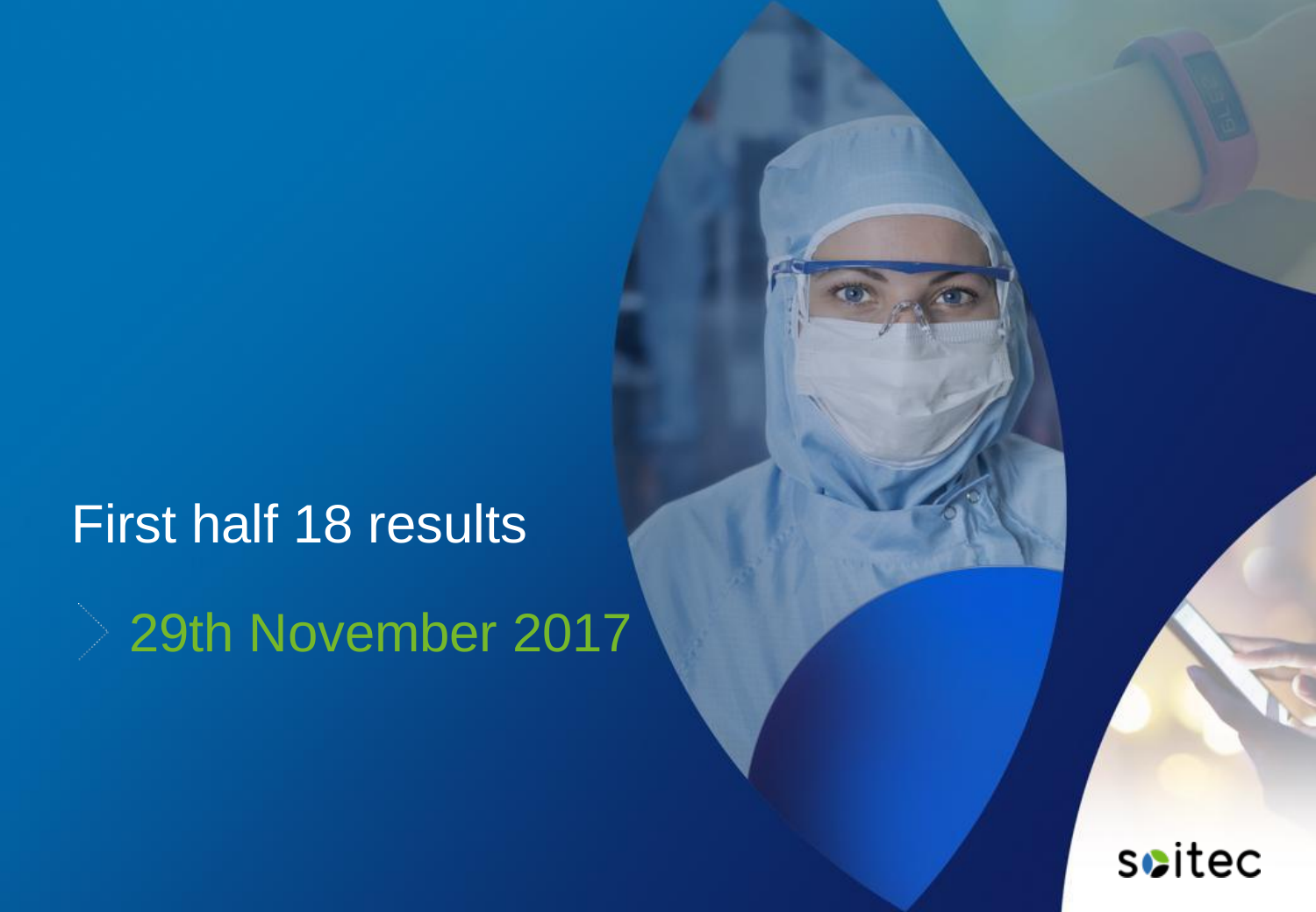#### **Disclaimer**

This document was prepared by Soitec (the "Company") on November 29, 2017 in connection with the announcement of the first half of FY'18 results.

This document is provided for information purposes only. It is public information only.

- The Company's business operations and financial position is described in the Company's registration document 2016-2017 registered by the Autorité des marchés financiers (the "AMF") on July 4, 2017 under visa D.17-0720 (the "Document de Référence") and in the Company's FY'18 half-year report. Copies of the Document de Référence are available in French and English languages through the Company and may as well be consulted on the AMF's website ([www.amf-france.org](http://www.amf-france.org/)). The Document de Référence and of the FY'18 half-year report can also be downloaded on the Company's website (www.soitec.com).
- Your attention is drawn to the risk factors described in Chapter 4 of the Document de Référence. A review of these risks factors has been conducted after closing of FY'18 first half and no new risk was found.This document contains summary information and should be read in conjunction with the Document de Référence and the FY'18 half-year report. In the event of a discrepancy between this document and the Document de Référence or the FY'18 half-year report, the Document de Référence or, as the case may be, the FY'18 half-year report, shall prevail.
- The information contained in this document has not been independently verified. No representation, warranty or undertaking, express or implied, is made as to, and you may not rely on, the fairness, accuracy, completeness or correctness of the information and opinions contained in this document. The information contained in this document is provided only as of the date hereof. Neither the Company, nor its shareholders or any of their respective subsidiaries, advisors or representatives, accept any responsibility or liability whatsoever for any loss arising from the use of this document or its contents or in connection whatsoever with this document.
- This document contains certain forward-looking statements. These forward-looking statements relate to the Company's future prospects, developments and strategy and are based on analyses of earnings forecasts and estimates of amounts not yet determinable. By their nature, forward-looking statements are subject to a variety of risks and uncertainties as they relate to future events and are dependent on circumstances that may or may not materialize in the future. Forward-looking statements are not a guarantee of the Company's future performance. The Company's actual financial position, results and cash flows, as well as the trends in the sector in which the Company operates may differ materially from those contained in this document. Furthermore, even if the Company's financial position, results, cash-flows and the developments in the sector in which the Company operates were to conform to the forward-looking statements contained in this document, such elements cannot be construed as a reliable indication of the Company's future results or developments. The Company does not undertake any obligation to update or make any correction to any forward-looking statement in order to reflect an event or circumstance that may occur after the date of this document. In addition, the occurrence of any of the risks described in Chapter 4 of the Document de Référence may have an impact on these forward-looking statements.
- If this document does not constitute or form part of an offer or a solicitation to purchase or subscribe for the Company's securities in any country whatsoever. This document, or any part thereof, shall not form the basis of, or be relied upon in connection with, any contract, commitment or investment decision.
- I Notably, this document does not constitute an offer or solicitation to purchase securities in the United States. Securities may not be offered or sold in the United States absent registration or an exemption from the registration under the U.S. Securities Act of 1933, as amended (the "Securities Act"). The Company's shares have not been and will not be registered under the Securities Act. Neither the Company nor any other person intends to conduct a public offering of the Company's securities in the United States.

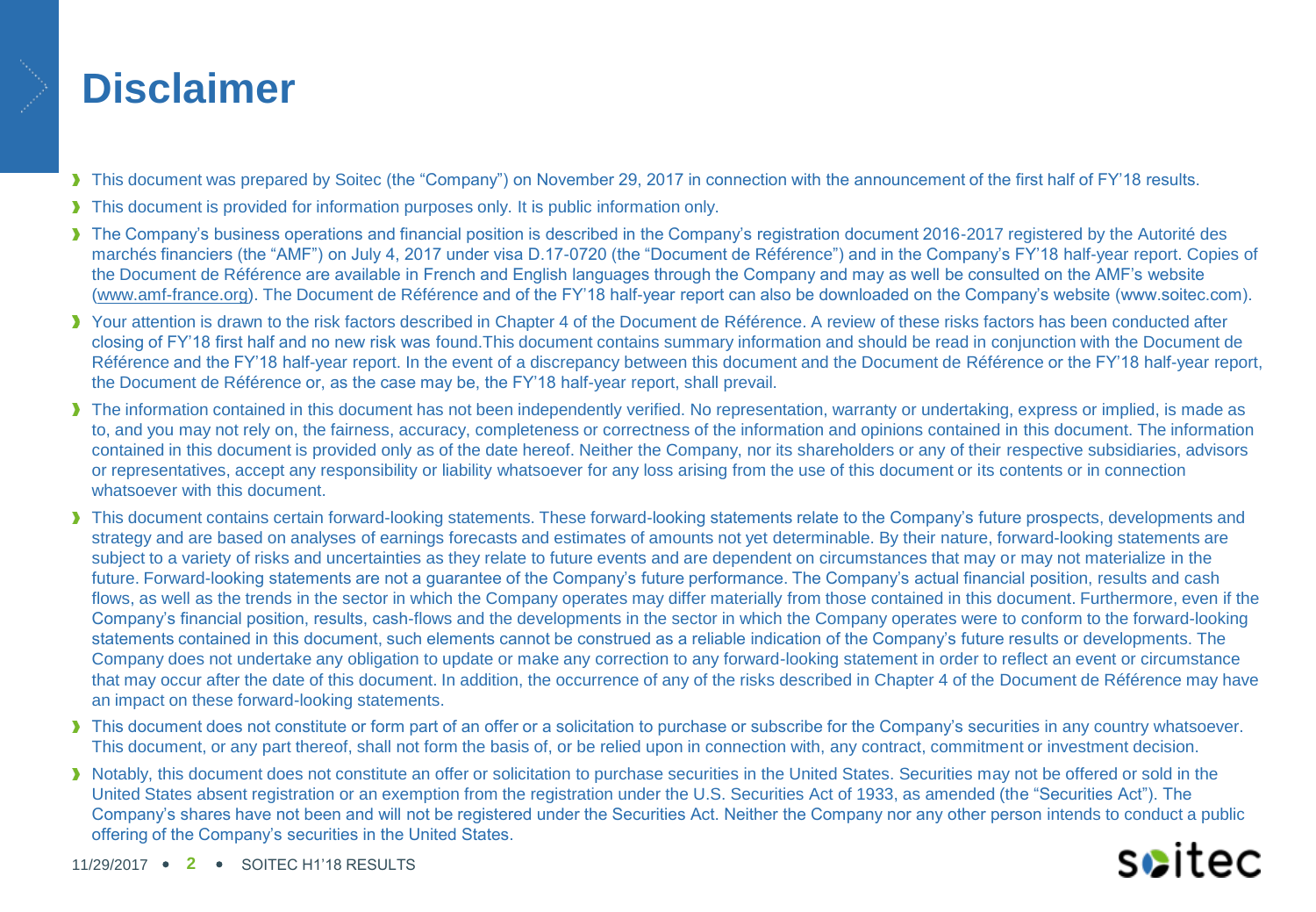

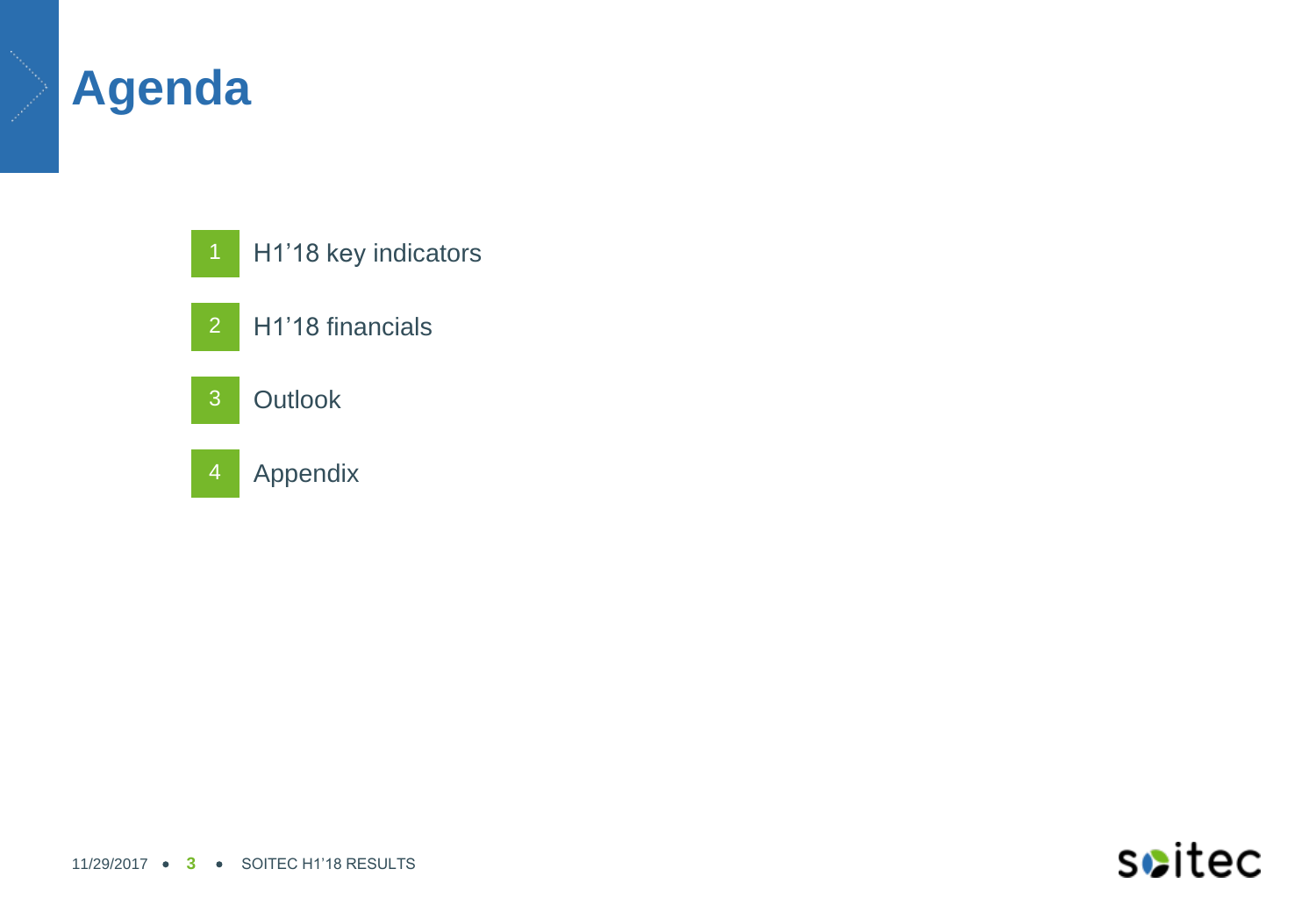

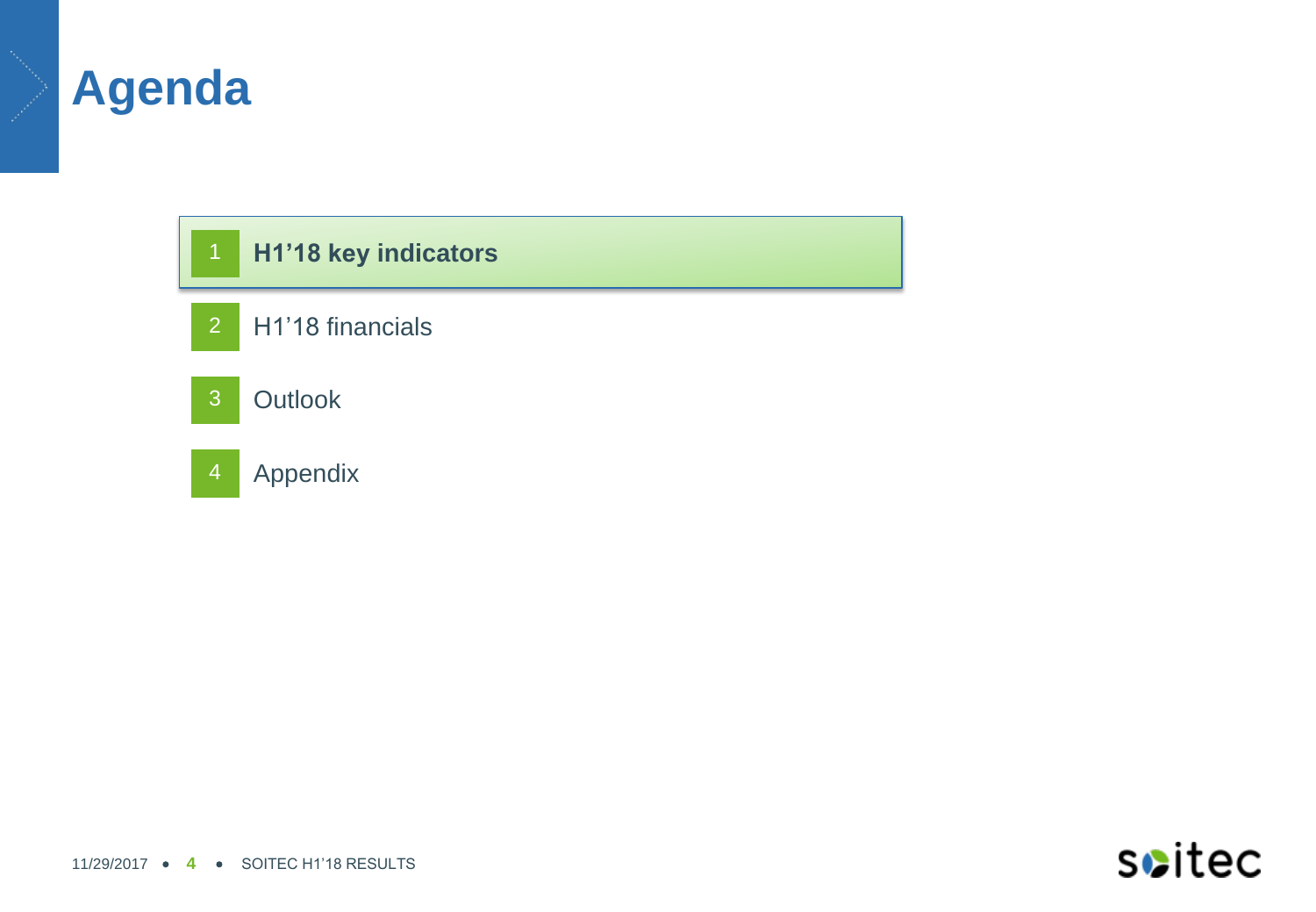### **Further substantial improvement in operating profitability in H1'18**





**Significant increase in current operating income**







The income and expenses related to discontinued operations are directly reported as "Net result from discontinued operations". Down to the line "Net result after tax from continuing operations", the Group consolidated P&L account now exclusively and fully reflects the Electronics activities as well as corporate expenses. seitec

11/29/2017 **• 5** • SOITEC H1'18 RESULTS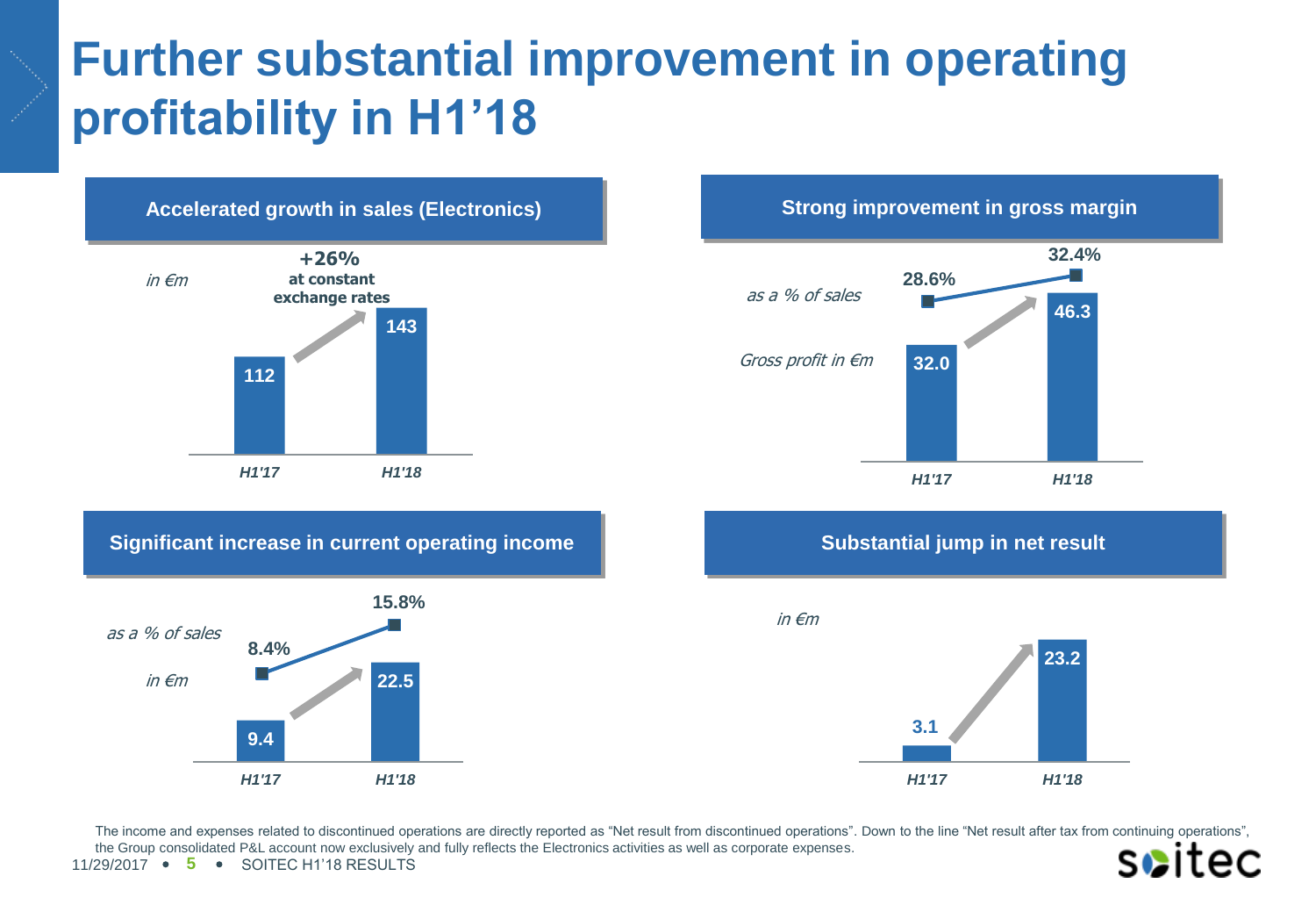

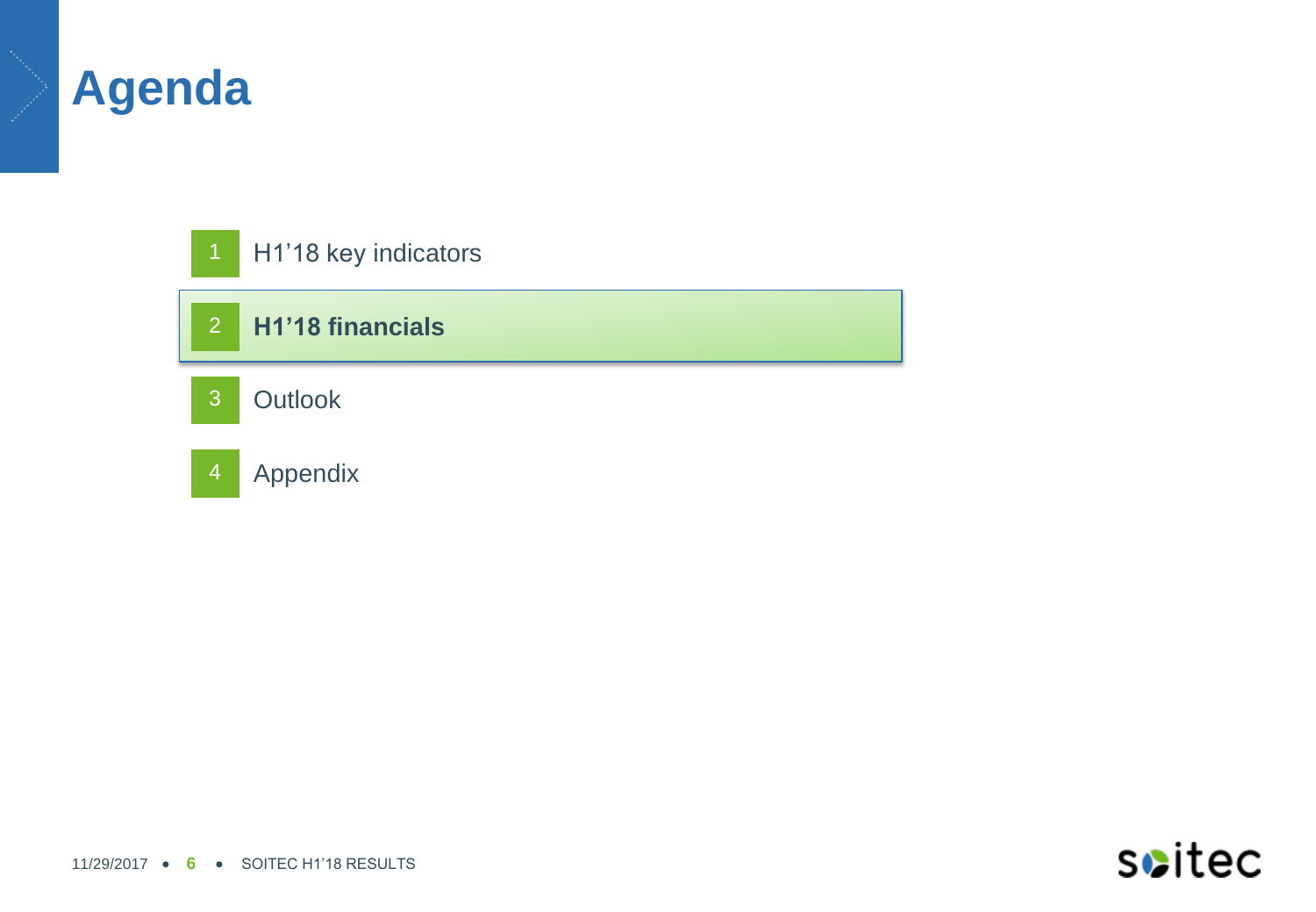#### **H1'18: revenue breakdown**



#### 200mm wafer sales up 6% excl. currency impact

- Sales driven by sustained demand for radio frequency and power electronics applications in the mobile and automotive markets respectively
- Bernin I production site operating at full capacity complemented by modest sales from Simgui, leading to volume increase vs H1'17
- 300mm wafer sales more than doubled excl. currency impact
	- Significant pick-up in new 300mm products: launch of Imager-SOI in high volume manufacturing, continuous growth of Photonics-SOI wafers, increase in FD-SOI wafer sales

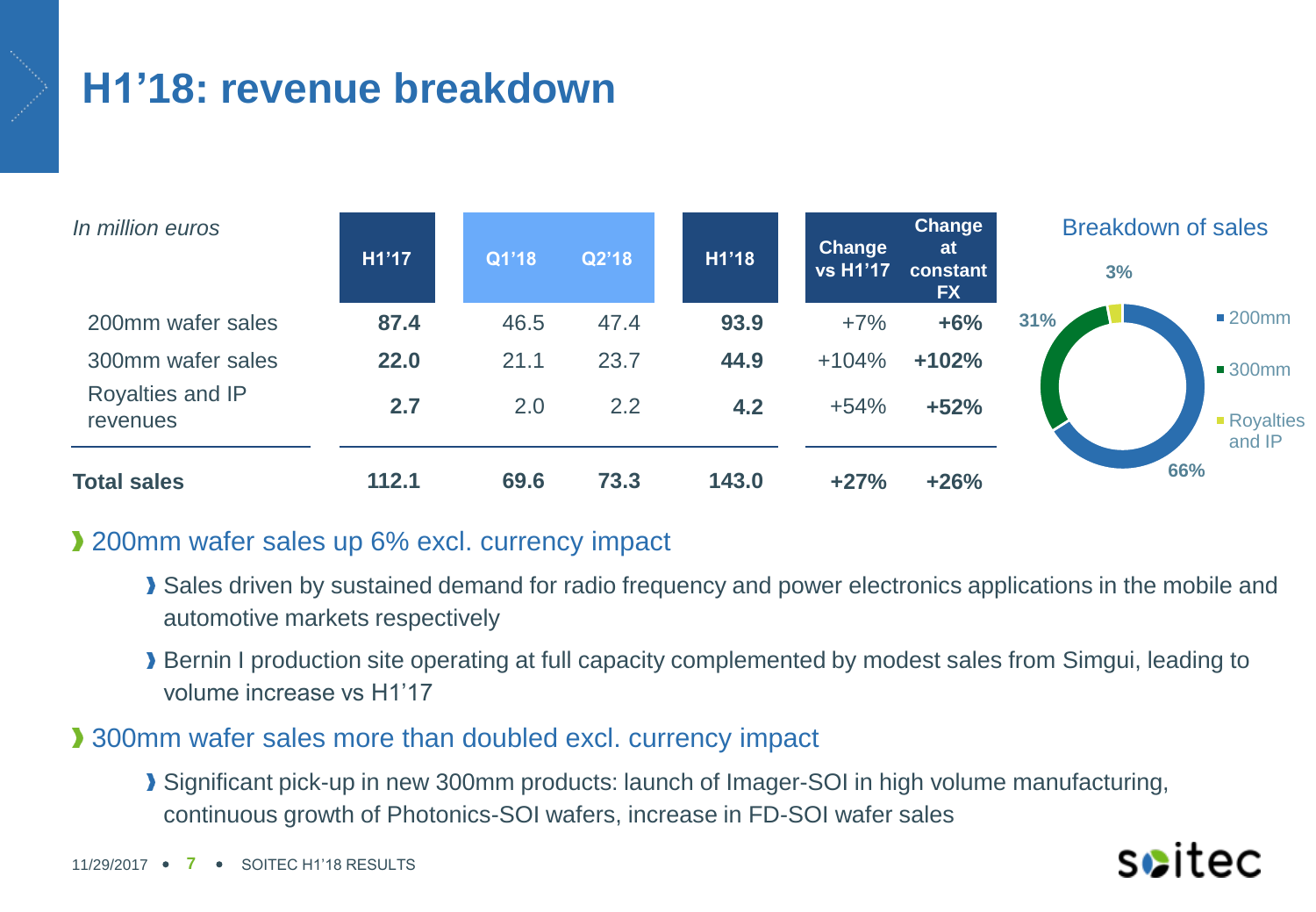#### **Group consolidated P&L (1/2)**

|                 | In million euros                                                | H1'18           | H1'17           | <b>Change</b> |
|-----------------|-----------------------------------------------------------------|-----------------|-----------------|---------------|
|                 | <b>Sales</b>                                                    | 143.0           | 112.1           | $+28%$        |
|                 | <b>Gross profit</b><br>As a % of sales                          | 46.3<br>32.4%   | 32.0<br>28.6%   | $+45%$        |
| detail<br>de 10 | Research and development expenses<br>As a % of sales            | (9.5)<br>6.7%   | (9.7)<br>8.6%   | $-1%$         |
| detail<br>de 10 | Selling, general and administrative expenses<br>As a % of sales | (14.2)<br>10.0% | (12.9)<br>11.5% | $+10%$        |
|                 | <b>Current operating income</b><br>As a % of sales              | 22.5<br>15.8%   | 9.4<br>8.4%     | $+139%$       |
|                 | <b>EBITDA (Continuing operations)</b><br>As a % of sales        | 34.9<br>24.4%   | 18.5<br>16.5%   | +89%          |

The income and expenses related to discontinued operations are directly reported as "Net result from discontinued operations". Down to the line "Net result after tax from continuing operations", the Group consolidated P&L account now exclusively and fully reflects the Electronics activities as well as corporate expenses.

See on sli

See on sli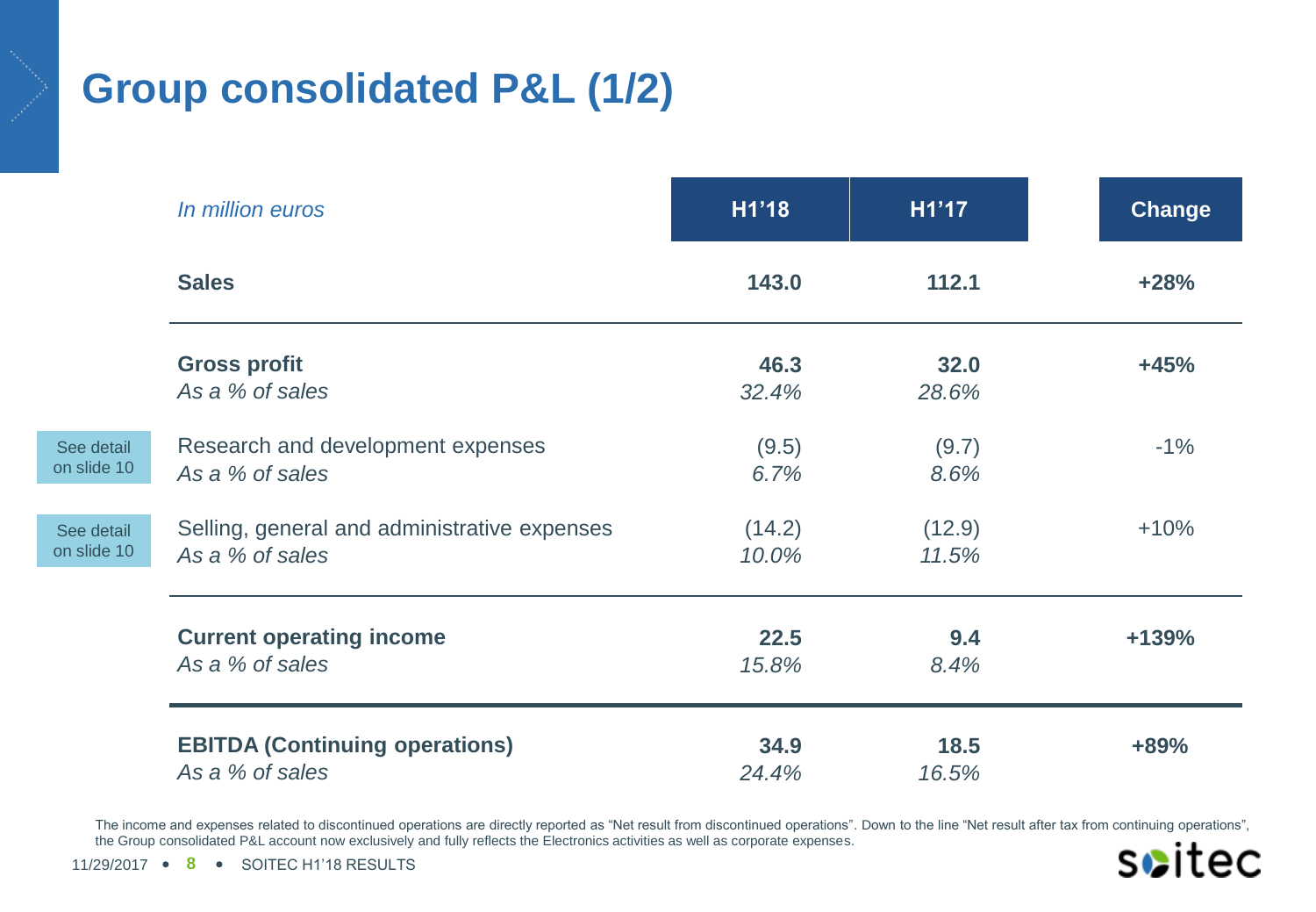#### **Continuous improvement in manufacturing margin**



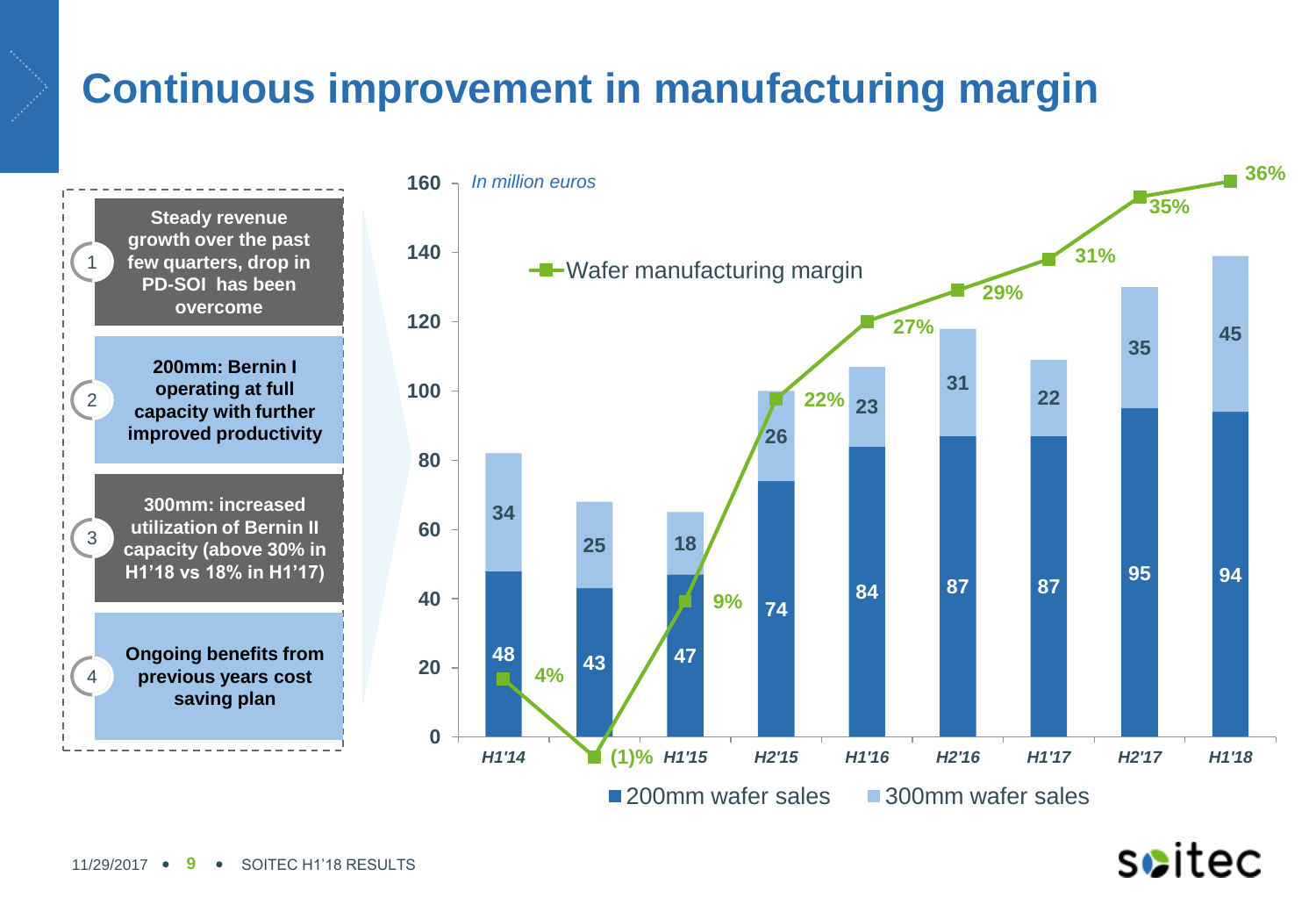#### **H1'18 operating expenses**

| <b>R&amp;D expenses (in million euros)</b>  | H1'18      | H1'17     |
|---------------------------------------------|------------|-----------|
| Gross R&D expenses                          | (22.3)     | (21.3)    |
| Prototype sales and other                   | 3.7        | 2.2       |
| Subsidies and income tax credit             | 9.1        | 9.4       |
| <b>Total net R&amp;D expenses</b>           | (9.5)      | (9.7)     |
| As a % of sales                             | (6.7%)     | $(8.6\%)$ |
| <b>SG&amp;A expenses (in million euros)</b> | H1'18      | H1'17     |
| Sales & marketing expenses                  | (3.5)      | (3.4)     |
| General & administrative expenses           | (10.7)     | (9.5)     |
| <b>Total SG&amp;A expenses</b>              | (14.2)     | (12.9)    |
| As a % of sales                             | $(10.0\%)$ | (11.5%)   |

The income and expenses related to discontinued operations are directly reported as "Net result from discontinued operations". Down to the line "Net result after tax from continuing operations", the Group consolidated P&L account now exclusively and fully reflects the Electronics activities as well as corporate expenses.

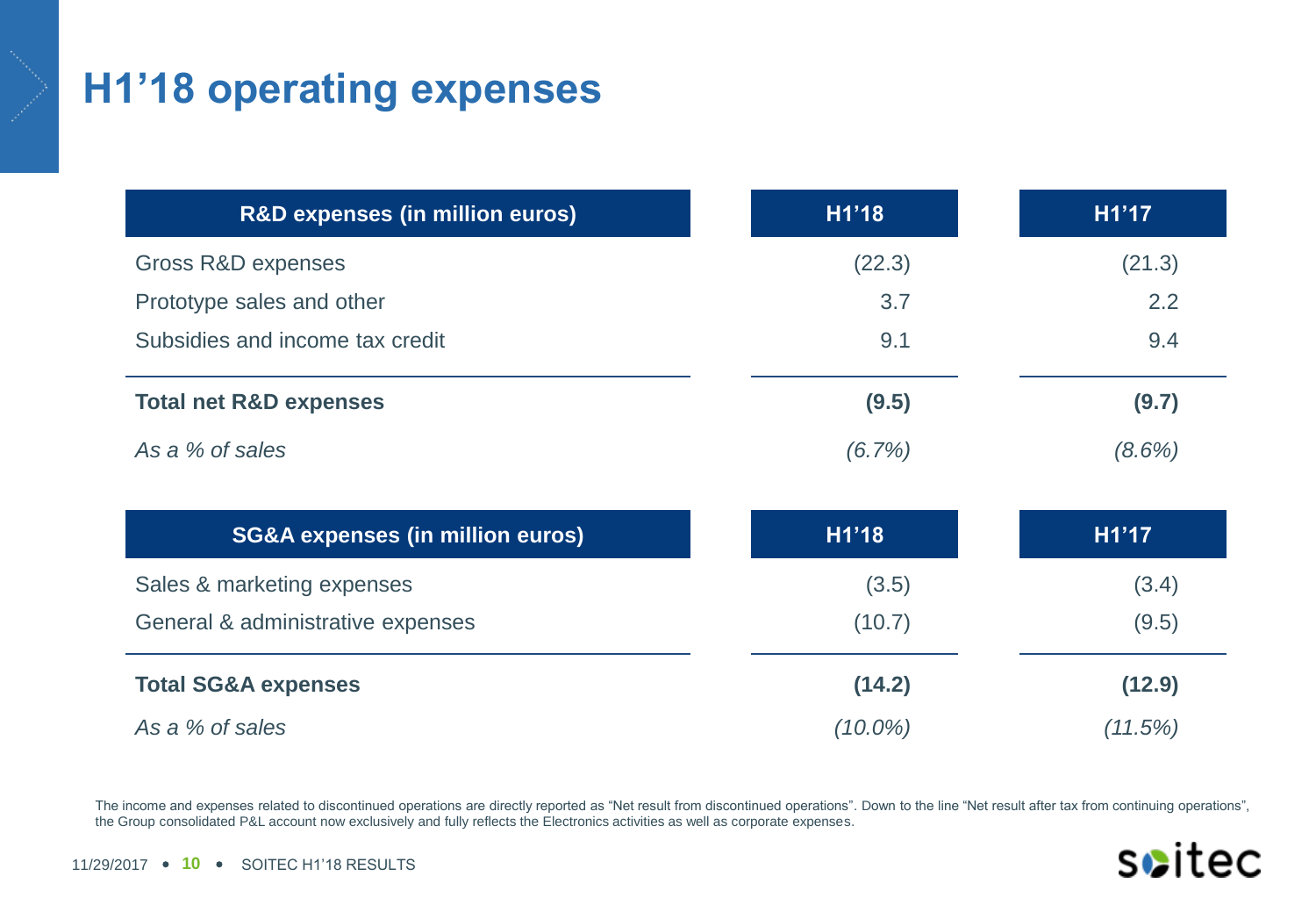#### **Group consolidated P&L (2/2)**

|                       | In million euros                                         | H1'18 | H1'17 |
|-----------------------|----------------------------------------------------------|-------|-------|
|                       | <b>Current operating income</b>                          | 22.5  | 9.4   |
|                       | Other operating income and expenses                      | (0.1) | (1.2) |
|                       | <b>Operating income</b>                                  | 22.5  | 8.2   |
| e detail<br>slide 12  | Net financial income/(expense)                           | 4.5   | (5.9) |
|                       | Income tax                                               | (2.6) | (0.2) |
|                       | Net profit / (loss) from continuing operations           | 24.4  | 2.1   |
| ee detail<br>slide 13 | Net profit / (loss) loss from discontinued<br>operations | (1.2) | 1.1   |
|                       | Net profit / (loss) (Group share)                        | 23.2  | 3.1   |

The income and expenses related to discontinued operations are directly reported as "Net result from discontinued operations". Down to the line "Net result after tax from continuing operations", the Group consolidated P&L account now exclusively and fully reflects the Electronics activities as well as corporate expenses.



 $S<sub>0</sub>$ on

 $S<sub>0</sub>$ on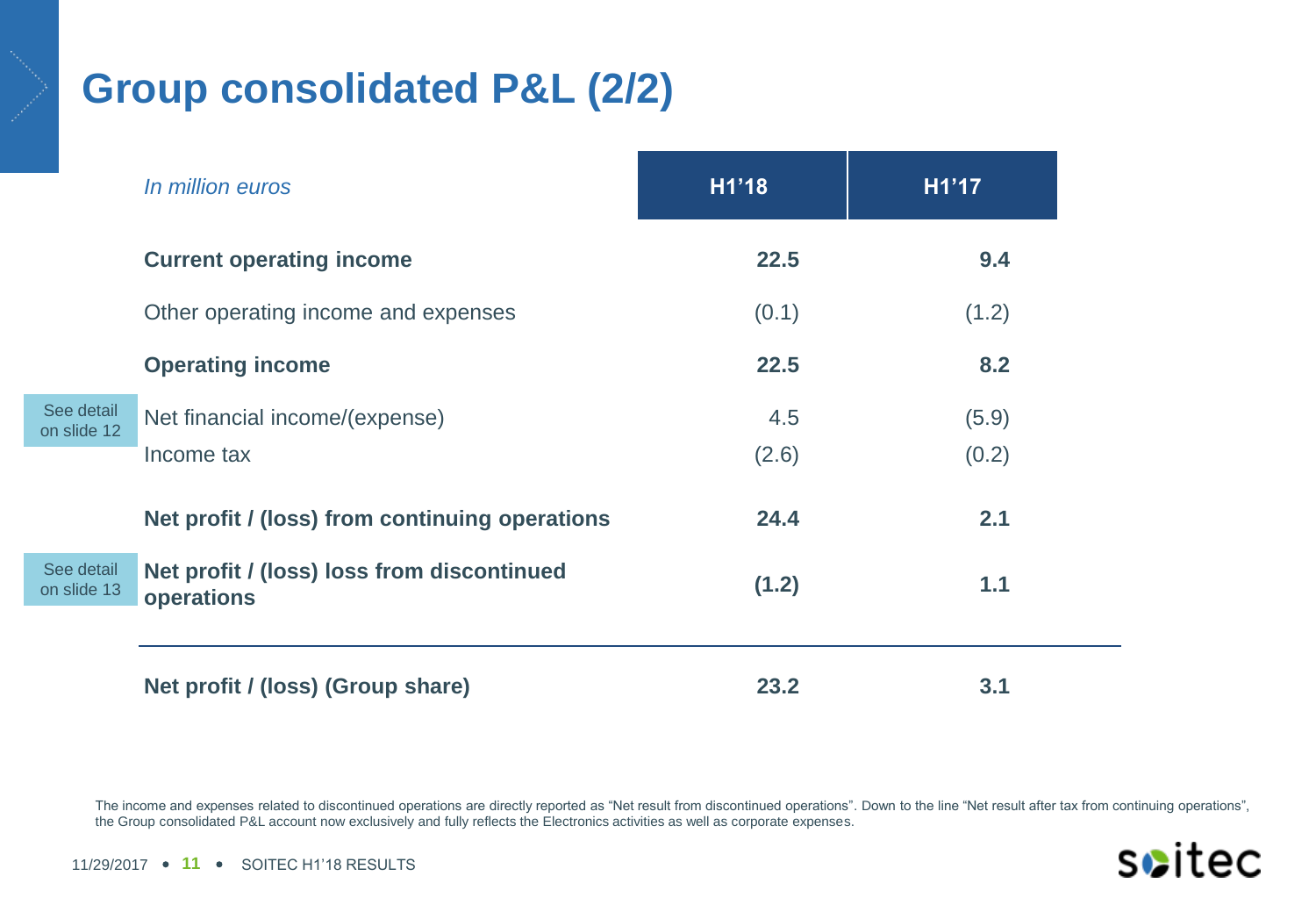#### **H1'18 net financial result**

| In million euros                                                | H1'18 | H1'17 |
|-----------------------------------------------------------------|-------|-------|
| OCEANEs 2018                                                    | (0.4) | (4.6) |
| Interest expense on loans and credit lines                      | (0.2) | (0.6) |
| Interest expense on leasing                                     | (0.4) | (0.7) |
| Change in valuation of financial assets                         | 0.3   | (0.1) |
| Reversal of depreciation accrual re. cash deposit in Sth Africa | 4.6   | 0.7   |
| Other financial income / (expense)                              | 0.1   | (0.8) |
| Net financial income / (charges)                                | 4.1   | (6.2) |
| Net foreign exchange result                                     | 0.5   | 0.3   |
| <b>Net financial result</b>                                     | 4.5   | (5.9) |

The income and expenses related to discontinued operations are directly reported as "Net result from discontinued operations". Down to the line "Net result after tax from continuing operations", the Group consolidated P&L account now exclusively and fully reflects the Electronics activities as well as corporate expenses.

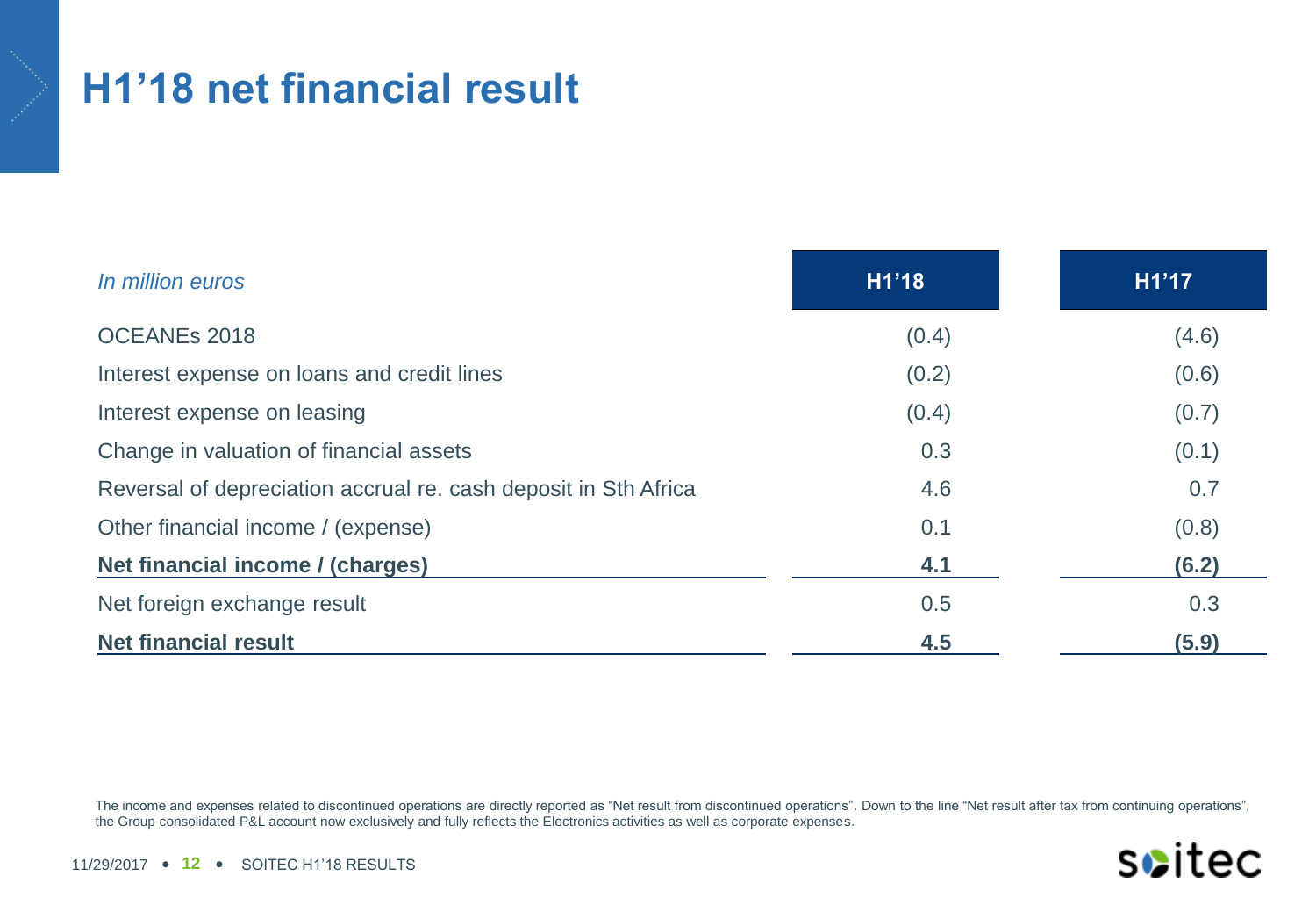#### **Net profit from discontinued operations**

Directly reported at the bottom of consolidated P&L

| In million euros                                    | H1'18 | H1'17 |
|-----------------------------------------------------|-------|-------|
| <b>Sales</b>                                        | 0.8   | 0.4   |
| <b>Expenses</b>                                     | (0.3) | (0.5) |
| <b>Current operating income/(loss)</b>              | 0.5   | (0.2) |
| Other operating income and expenses                 | (0.8) | (1.8) |
| <b>Operating income/(loss)</b>                      | (0.3) | (1.9) |
| Net financial income/(expense)                      | (0.8) | 3.0   |
| Income tax                                          | (0.1) | (0.0) |
| Net profit / (loss) from discontinued<br>operations | (1.2) | 1.1   |

The income and expenses related to discontinued operations are directly reported as "Net result from discontinued operations". Down to the line "Net result after tax from continuing operations", the Group consolidated P&L account now exclusively and fully reflects the Electronics activities as well as corporate expenses.

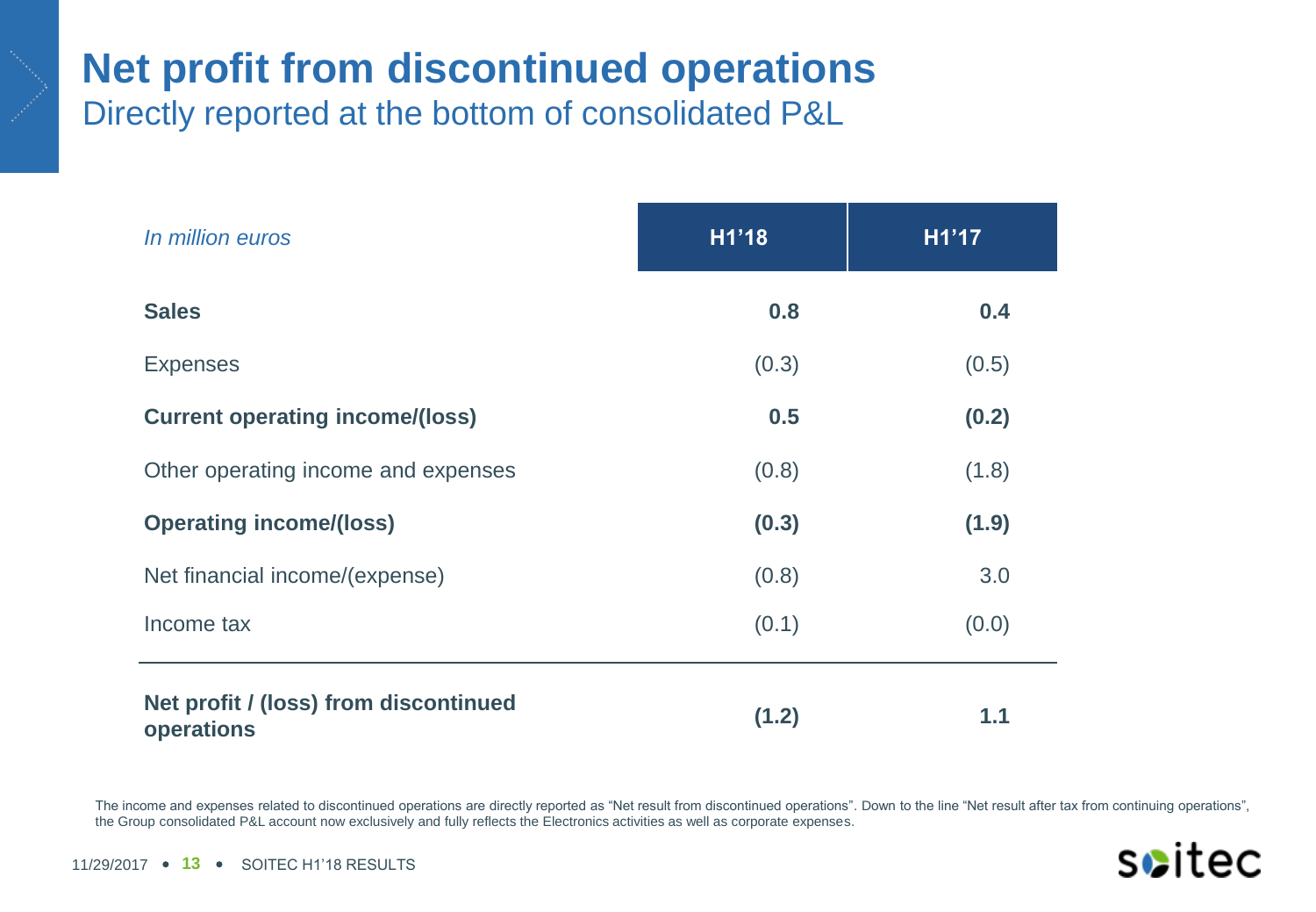#### **H1'18 net cash generated by operating activities (1/2)**

| In million euros                                             | H1'18  | H1'17  |
|--------------------------------------------------------------|--------|--------|
| Net profit / (loss)                                          | 23.2   | 3.1    |
| of which continuing activities                               | 24.4   | 2.1    |
| of which discontinued activities                             | (1.2)  | 1.1    |
| <b>Non cash items</b>                                        | 9.6    | 10.5   |
| of which continuing activities                               | 10.6   | 16.4   |
| of which discontinued activities                             | (1.0)  | (5.9)  |
| <b>EBITDA</b>                                                | 32.8   | 13.6   |
| of which continuing activities                               | 34.9   | 18.5   |
| of which discontinued activities                             | (2.1)  | (4.9)  |
| Inventories                                                  | (0.7)  | (3.1)  |
| <b>Trade receivables</b>                                     | (1.0)  | 6.9    |
| Other receivables                                            | (2.3)  | (1.1)  |
| Trade payables                                               | (13.2) | (14.2) |
| <b>Other liabilities</b>                                     | (11.8) | (4.8)  |
| Change in working capital related to discontinued operations | 0.0    | 0.3    |
| <b>Change in working capital</b>                             | (29.0) | (15.9) |
| of which continuing activities                               | (29.0) | (16.3) |
| of which discontinued activities                             | (0.0)  | 0.4    |
| Net cash generated by / (used in) operating activities       | 3.8    | (2.3)  |
| of which continuing activities                               | 5.9    | 2.2    |
| of which discontinued activities                             | (2.1)  | (4.5)  |
| 11/29/2017 • 14 • SOITEC H1'18 RESULTS                       |        | ρ٥     |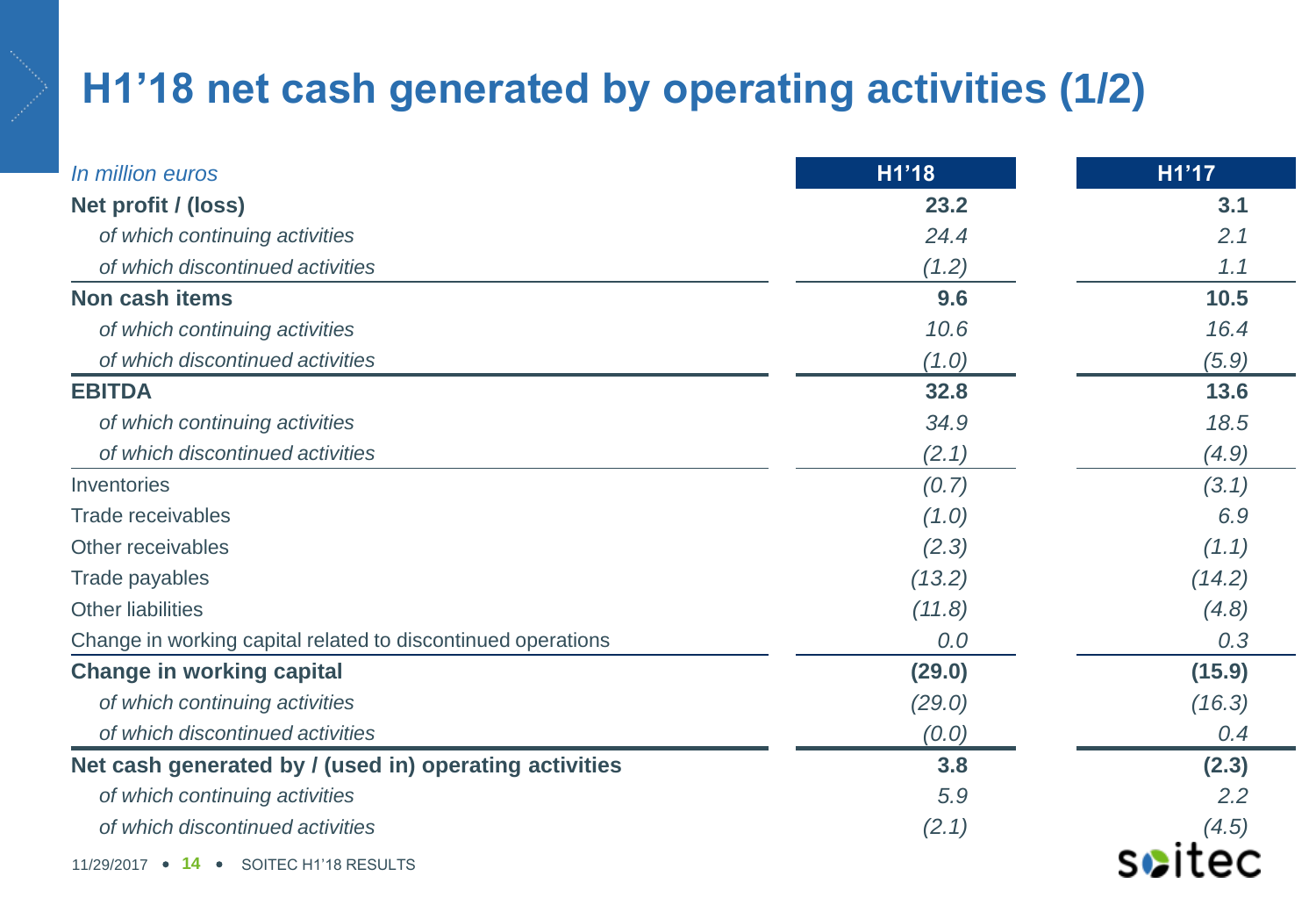#### **H1'18 cash flow statement (2/2)**

| In million euros                                       | H1'18  | H1'17   |
|--------------------------------------------------------|--------|---------|
| Net cash generated by / (used in) operating activities | 3.8    | (2.3)   |
| of which continuing activities                         | 5.9    | 2.2     |
| Net cash generated by / (used in) investing activities | (1.9)  | (2.2)   |
| of which continuing activities                         | (2.3)  | (3.0)   |
| Share capital increases and exercise of stock options  | 0.0    | 145.3   |
| Drawing on credit lines                                |        | 9.2     |
| Loan repayment (incl. finance leases)                  | (9.6)  | (110.7) |
| Net financial charges                                  | (0.7)  | (5.3)   |
| Financing flows from discontinued operations           | 1.2    | (0.0)   |
| Net cash generated by / (used in) financing activities | (9.1)  | 38.5    |
| of which continuing activities                         | (10.3) | 38.5    |
| <b>Impact of exchange rate fluctuations</b>            | (3.0)  | 0.1     |
| <b>Change in net cash</b>                              | (10.2) | 34.1    |
| of which continuing activities                         | (9.6)  | 37.8    |
| Cash & cash equivalents - opening                      | 109.3  | 49.1    |
| Cash & cash equivalents - closing                      | 99.1   | 83.1    |
| 11/29/2017 • 15 • SOITEC H1'18 RESULTS                 |        |         |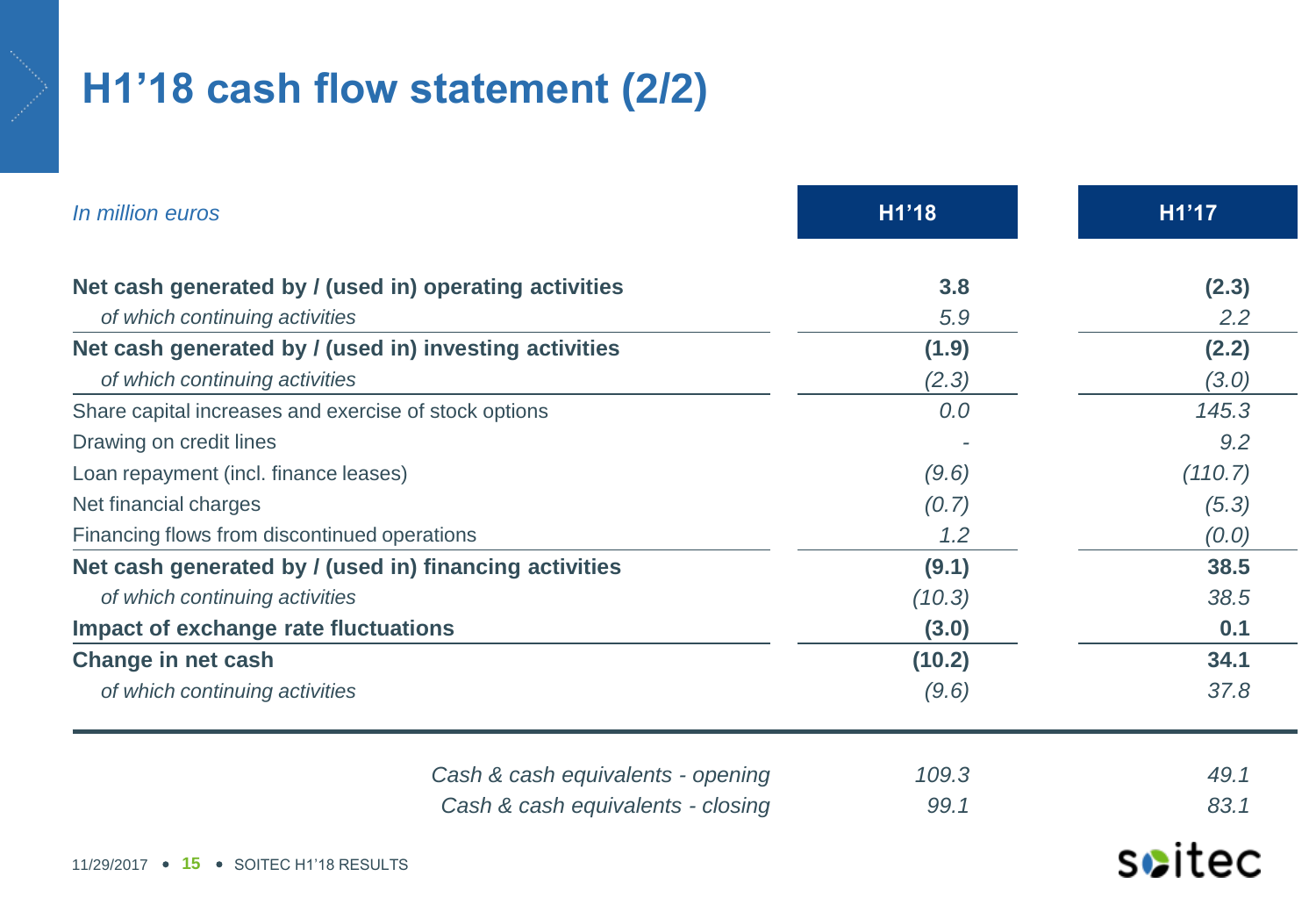#### **Further strengthening of the balance sheet during H1'18**

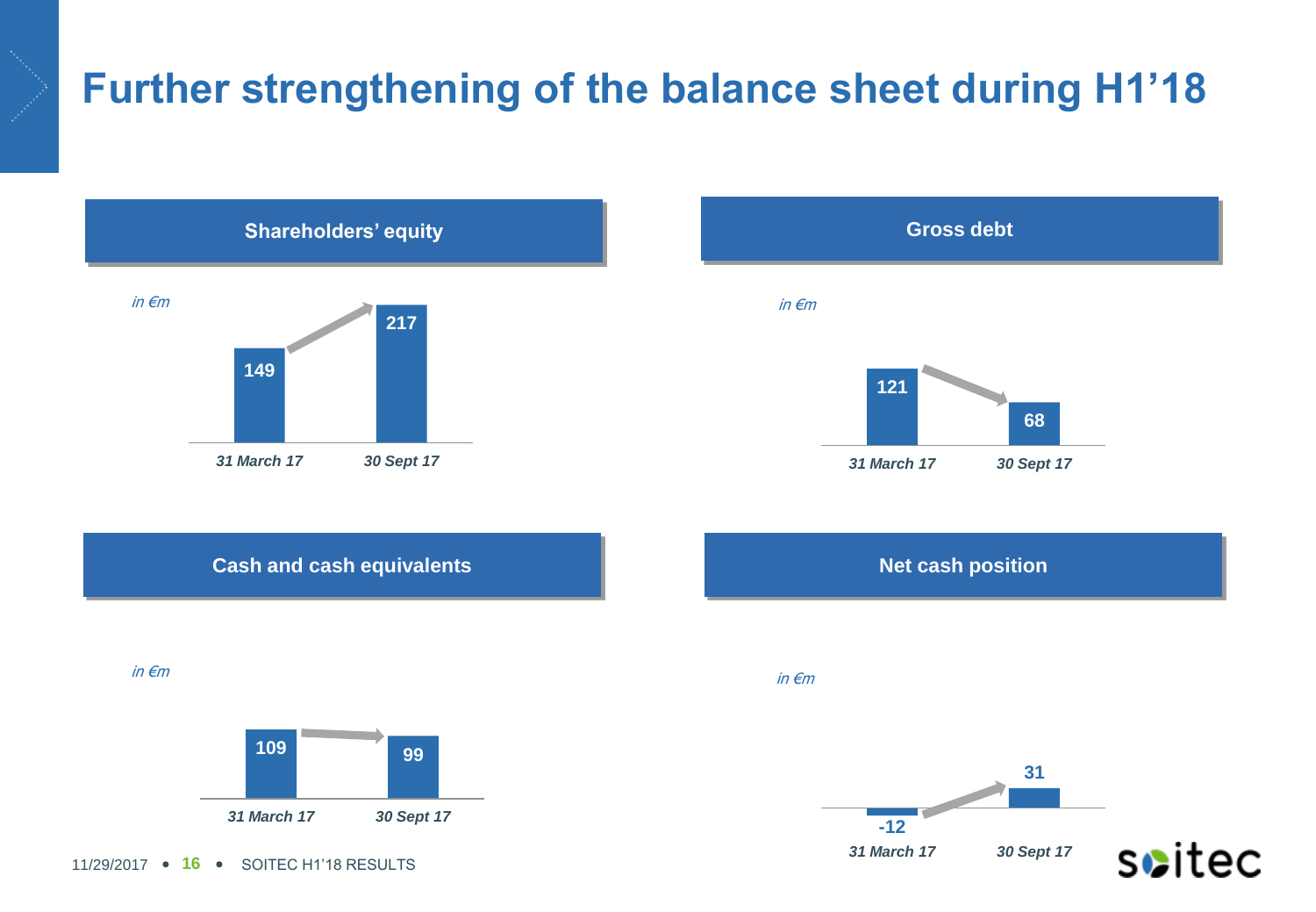#### **Simplified consolidated balance sheet** 30 September 2017

| In million euros                             | 30 Sept<br>2017 | 31 March<br>2017 | In million euros                             | 30 Sept<br>2017 | 31 March<br>2017 |
|----------------------------------------------|-----------------|------------------|----------------------------------------------|-----------------|------------------|
|                                              |                 |                  | <b>Total equity</b>                          | 216.8           | 149.1            |
| Intangible assets                            | 4.1             | 4.0              | Long-term financial debt                     | 60.8            | 104.7            |
| Tangible assets and other non current assets | 161.8           | 157.0            | Provisions and other non-current liabilities | 17.0            | 15.2             |
| <b>Total non-current assets</b>              | 165.9           | 161.0            | <b>Total non-current liabilities</b>         | 77.9            | 119.8            |
| <b>Current assets</b>                        | 96.0            | 90.2             | Short-term financial debt                    | 6.7             | 16.2             |
| Cash and cash equivalents                    | 99.1            | 109.3            | <b>Current liabilities</b>                   | 74.0            | 90.7             |
| <b>Total current assets</b>                  | 195.1           | 199.5            | <b>Total current liabilities</b>             | 80.7            | 106.9            |
| Assets held for sale and discontinued        | 24.8            | 29.1             | Liabilities from discontinued operations     | 10.5            | 13.7             |
| <b>Total assets</b>                          | 385.9           | 389.6            | <b>Total liabilities and equity</b>          | 389.6           | 389.6            |



11/29/2017 • **17** • SOITEC H1'18 RESULTS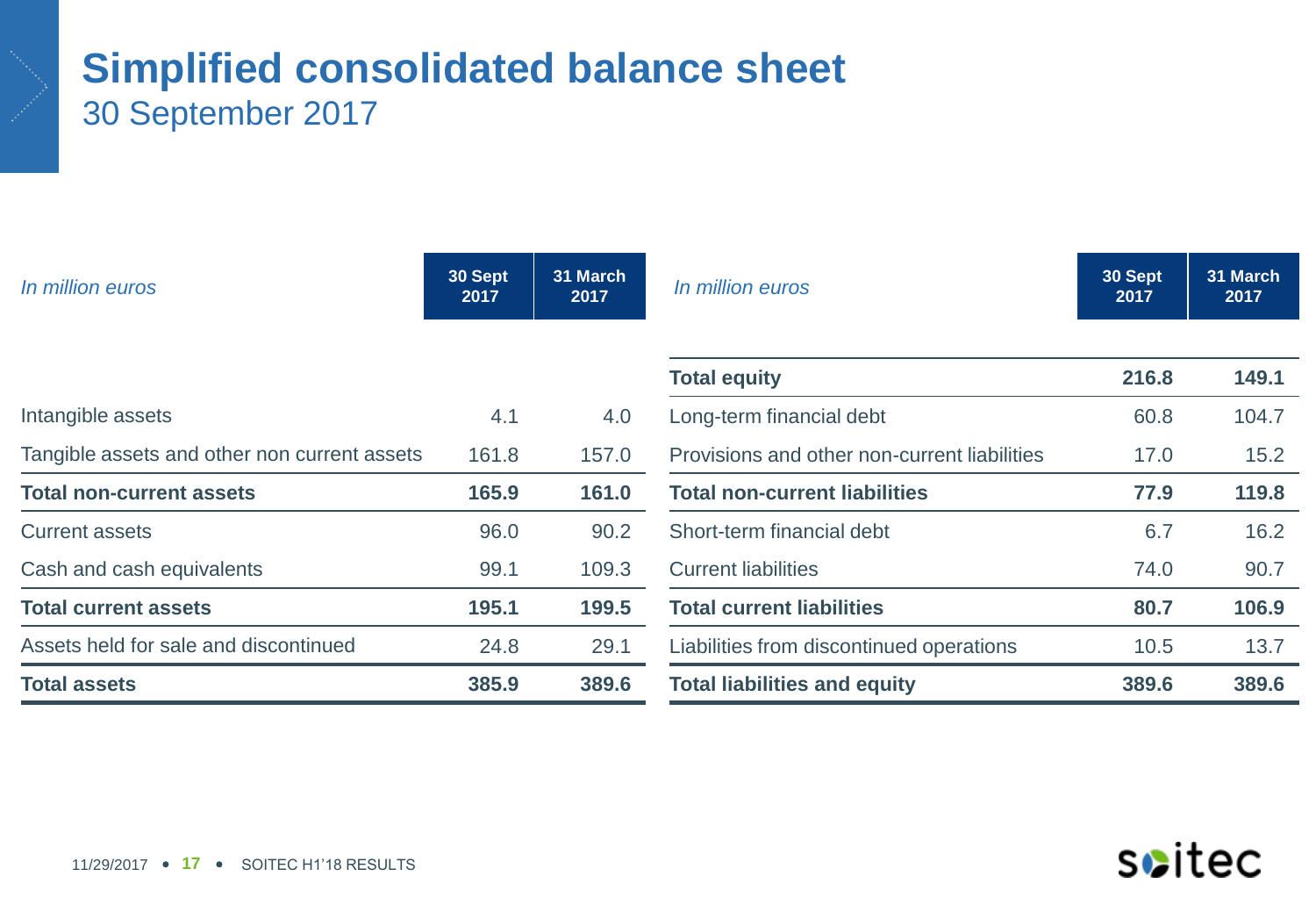

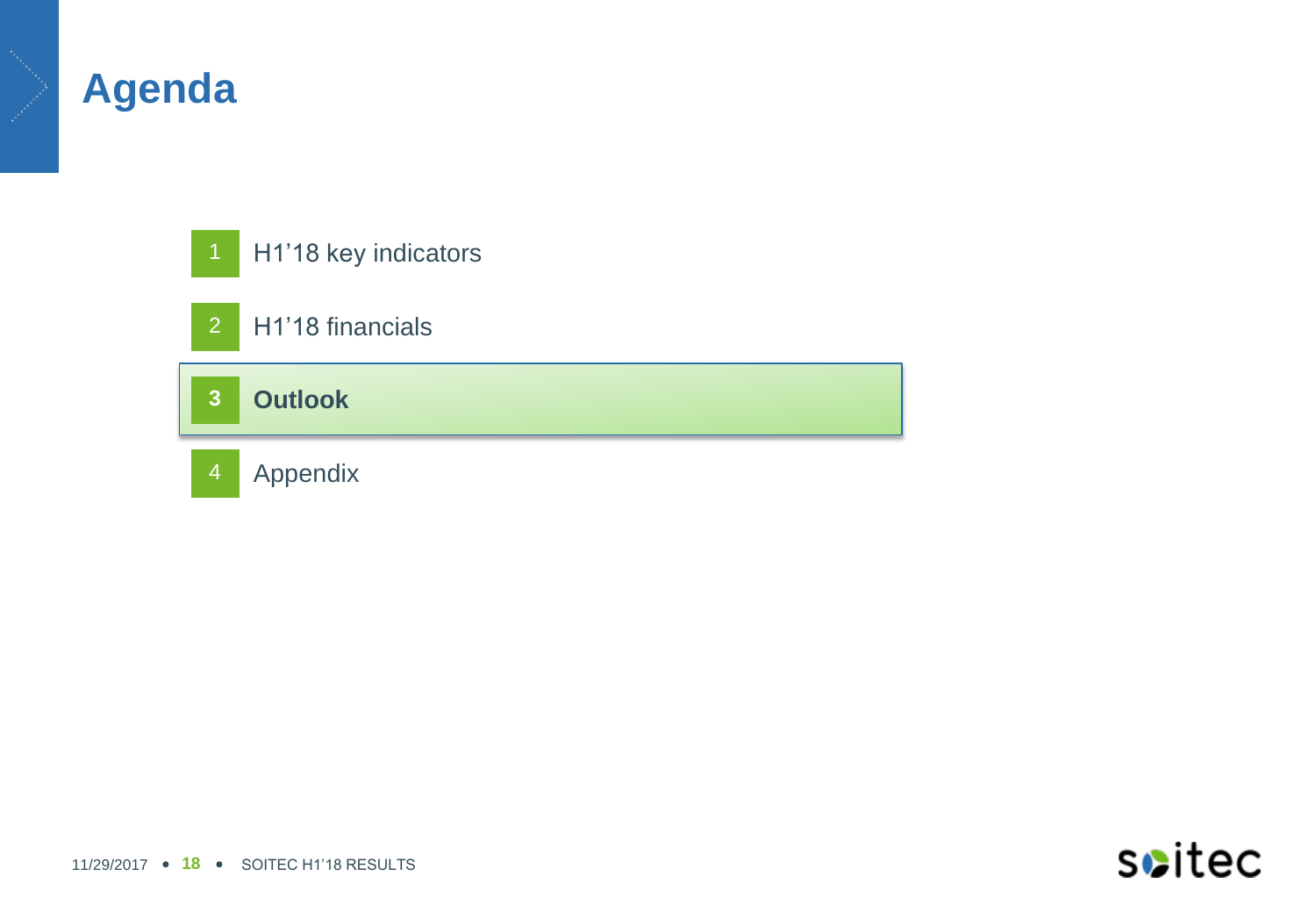#### **FY'18 Guidance**

#### **FY'18 sales expected to grow by around 25% at constant exchange rates**

- Demand remains robust for RF-SOI products driven by the growing adoption of LTE Advanced standard in the new generation of smartphones
- Sustained demand for Power-SOI products to be maintained, driven by automotive and "white goods" applications
- 300mm business expected to benefit from further growth coming from new products (RF-SOI, FD-SOI, Emerging SOI)

#### **FY'18 Electronics EBITDA margin(1) expected at around 25%**

- Sustained operating profitability to be maintained at Bernin I which is expected to continue to operate at full capacity
- Higher operating leverage expected at Bernin II with a utilization rate that should reach around 50% of capacity towards the end of FY'18 / early FY'19

seitec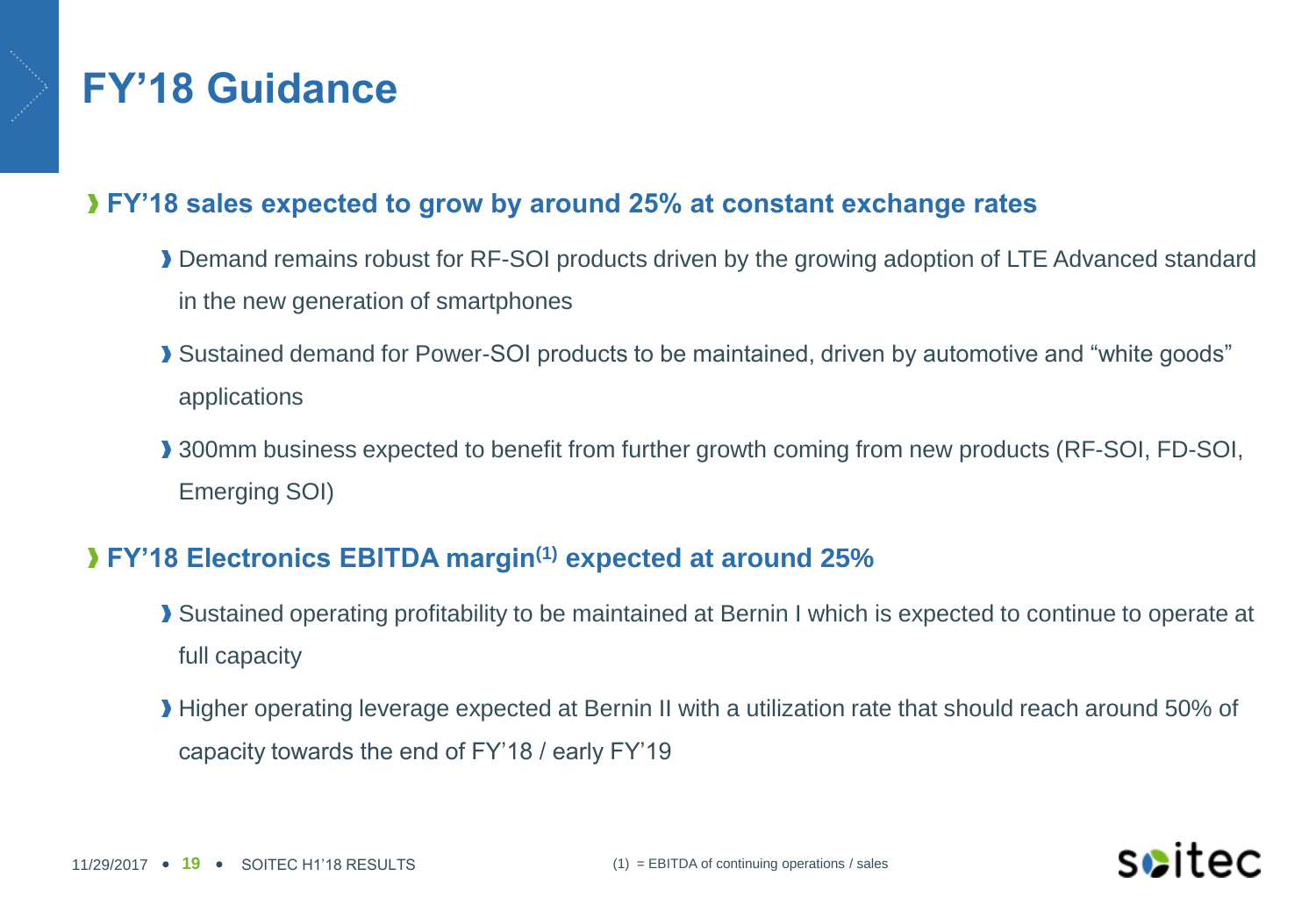

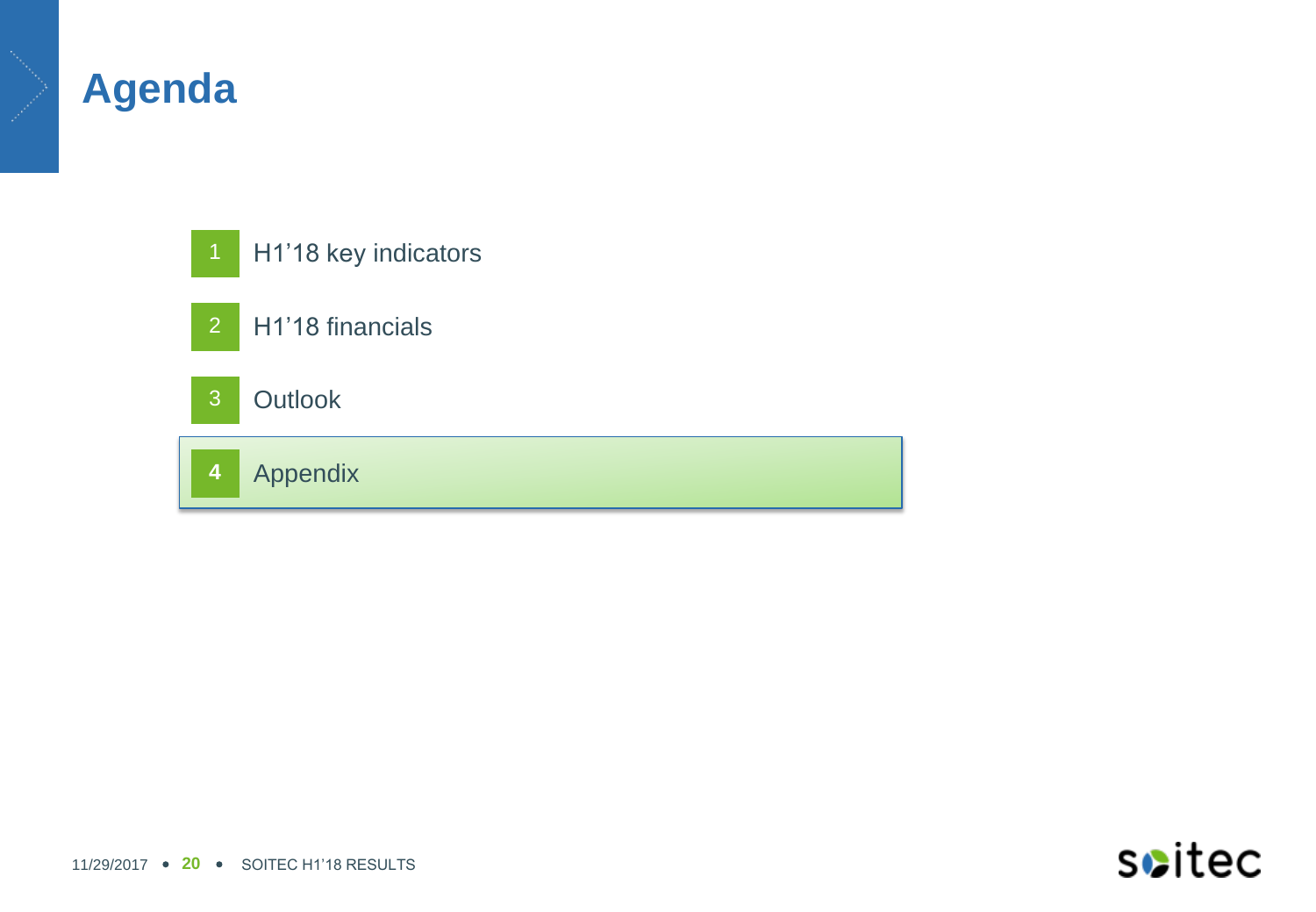#### **Consolidated balance sheet**  30 September 2017

| In million euros                          | 30 Sept<br>2017 | 31 March<br>2017 | In million euros                             | 31 Sept<br>2017 | 31 March<br>2017 |
|-------------------------------------------|-----------------|------------------|----------------------------------------------|-----------------|------------------|
| Goodwill and intangible assets            | 2.7             | 2.5              | Share capital                                | 62.8            | 60.6             |
| Capitalized development projects          | 1.3             | 1.5              | Share premium                                | 926.3           | 887.5            |
| Property, plant and equipment             | 112.3           | 113.5            | <b>Reserves</b>                              | (772.3)         | (799.0)          |
| Non-current financial assets              | 12.7            | 12.2             | <b>Total equity</b>                          | 216.8           | 149.1            |
| Other non-current assets                  | 36.9            | 31.3             |                                              |                 |                  |
| <b>Total non-current assets</b>           | 165.9           | 161.0            | Long-term financial debt                     | 60.8            | 104.7            |
|                                           |                 |                  | Provisions and other non-current liabilities | 17.0            | 15.2             |
| Inventories                               | 34.4            | 33.6             | <b>Total non-current liabilities</b>         | 77.9            | 119.8            |
| <b>Trade receivables</b>                  | 39.9            | 40.0             |                                              |                 |                  |
| Other current assets                      | 11.2            | 14.8             | Short-term financial debt                    | 6.7             | 16.2             |
| <b>Current financial assets</b>           | 10.6            | 1.8              | Trade payables                               | 31.4            | 44.4             |
| Cash and cash equivalents                 | 99.1            | 109.3            | Provisions and other current liabilities     | 42.6            | 46.3             |
| <b>Total current assets</b>               | 195.1           | 199.5            | <b>Total current liabilities</b>             | 80.7            | 106.9            |
| Assets held for sale and discontinued     | 24.8            | 29.1             | Liabilities from discontinued operations     | 10.5            | 13.7             |
| <b>Total assets</b>                       | 385.9           | 389.6            | <b>Total liabilities and equity</b>          | 385.9           | 389.6            |
| 11/29/2017 • 21<br>• SOITEC H1'18 RESULTS |                 |                  |                                              | seitec          |                  |